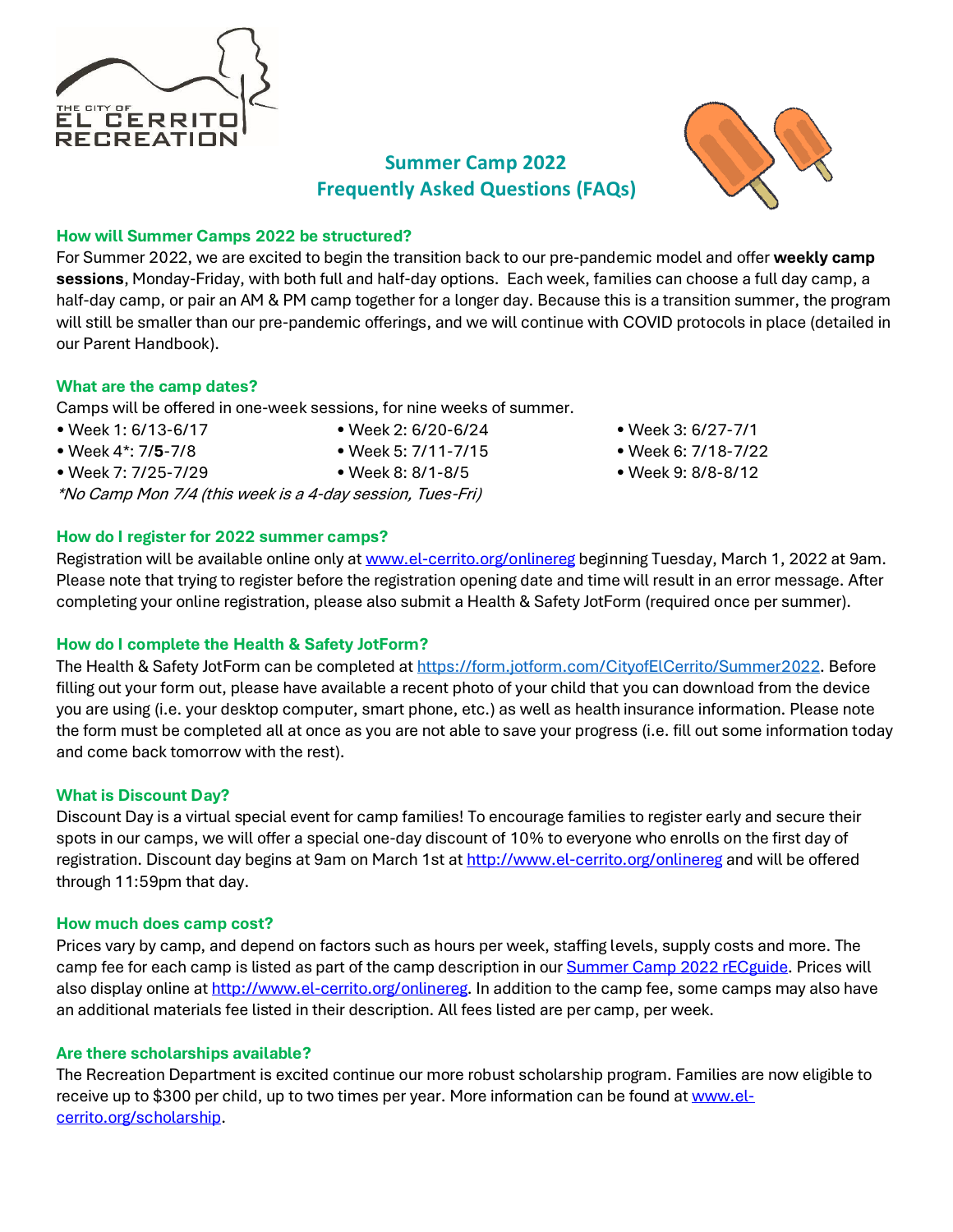### **How do I pay for camp?**

Credit card information will be collected at the time of online registration. Families will have two options:

- 1. Pay in full at the time of registration. This secures your space, and no additional payments will be charged at a later date.
- 2. Pay a \$35 non-refundable deposit (per camp) at the time of registration and keep your card up-to-date with the Recreation Department. Families who opt for the deposit will make an additional automatically charged payment two weeks prior to the start of their camp week (see schedule below) using their credit card on file. Families that register for a session after the auto-debit date will need to pay in full.

| <b>Camp Week</b>  | <b>Auto-Debit Date</b> | <b>Camp Week</b>  | <b>Auto-Debit Date</b> |
|-------------------|------------------------|-------------------|------------------------|
| Week 1: 6/13-6/17 | Monday, May 30, 2022   | Week 6: 7/18-7/22 | Tuesday, July 5, 2022  |
| Week 2: 6/20-6/24 | Monday, June 6, 2022   | Week 7: 7/25-7/29 | Monday July 11, 2022   |
| Week 3: 6/27-7/1  | Monday June 13, 2022   | Week 8: 8/1-8/5   | Monday July 18, 2022   |
| Week 4: 7/5-7/8   | Monday June 20, 2022   | Week 9: 8/8-8/12  | Monday, July 25, 2022  |
| Week 5: 7/11-7/15 | Monday June 27, 2022   |                   |                        |

### **Payment Schedule**:

Both card payments and system credits are accepted online. Alternate forms of payment, including scholarship funds and childcare subsidies, may be accepted with special arrangement through [recreation@ci.el-cerrito.ca.us.](mailto:recreation@ci.el-cerrito.ca.us)

#### **How old does my camper need to be?**

The overall camp program is geared at elementary age children, with some additional options for middle and high school age campers. Each camp description contains the grades campers must be to attend that specific camp. **Please note grades are listed as "entering grades." So if your child just completed 2nd grade in school year 2021-22, they are considered an entering 3rd grader**.

#### **Where will camp be offered?**

Camps will be offered at different locations throughout the City in order to maximize outdoor spaces and keep sites as spread out as possible . Locations include:

| <b>El Cerrito Community Center</b> | 7007 Moeser Ln.                    |
|------------------------------------|------------------------------------|
| Prospect Sierra Middle School      | 960 Avis Dr.                       |
| <b>Fairmont Clubhouse</b>          | 715 Lexington Ave.                 |
| <b>Harding Clubhouse</b>           | 7115 C St.                         |
| <b>Castro Clubhouse</b>            | 1420 Norvell St.                   |
| <b>Cerrito Vista Park</b>          | 950 Pomona Ave.                    |
| <b>Cerrito Vista Tennis Courts</b> | <b>Corner of Moeser &amp; Avis</b> |

#### **Can I register for multiple weeks?**

Yes! You can sign up for as many individual weeks of camp as you wish.

#### **Can I register for more than one camp in a week?**

This summer we will allow campers to enroll in up to two camps per week: an AM camp from 9am-12pm and a PM camp from 1-4pm. Alternatively, campers can choose to enroll on one full-day camp, or only spend half the day with us at an AM or PM camp.

Please note that AM/PM camps CANNOT be paired with full day camps, nor a select half-day camps specifically noted in our cam[p rECguide](https://www.el-cerrito.org/DocumentCenter/View/16743/Summer-Camp-2022-rECguide-21522) (including GameChangers Baseball Camp, Junior Guard Camp, and the LIT program).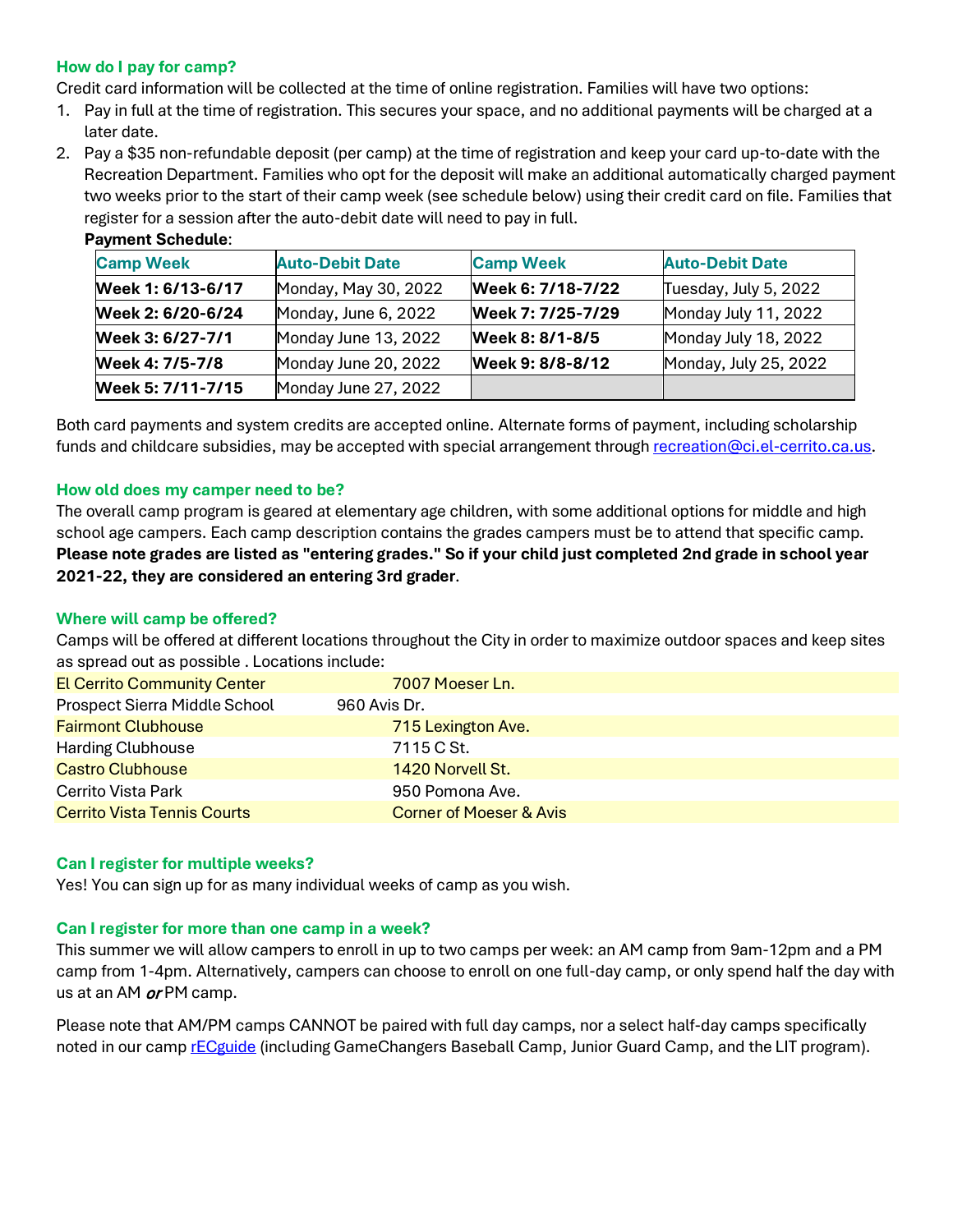# **If I register for an AM (9am-12pm) and PM (1-4pm) camp, what does my child do between camps? Do I need to pick them up?**

If you register for an AM camp and PM camp in the same week, your camper will be automatically placed in our "Lunch Bunch" program. Lunch bunch is a time period from 12-1pm where City staff supervise campers while they eat their lunches **from home**, and enjoy some free time between camps. City staff will sign your camper out of their morning camp and into their afternoon camp, so parents DO NOT need to be present during this hour. Food is not provided and campers must bring a nut-free lunch from home. Those is half-day of Sports Camp in addition to another Specialty Camp are also eligible for Lunch Bunch.

### **What if I register then need to cancel?**

Cancellation requests must be made no less than two weeks prior to the camp start date. All cancellations will result in the loss of the camp deposit amount (\$35, per camp, per week). Cancellation/refund requests with less than two weeks' notice will not be permitted except for medical reasons\* supported by a doctor's note. Transfer requests also require two weeks' notice and a transfer fee of \$35 will be incurred if transfer is approved. *\*Camper* COVID-19 related illness will not be eligible for refund but will be eligible for transfer to a later camp session or account credit.

### **I am nervous about another COVID-19 surge. Can I be refunded if pandemic conditions worsen?**

While the El Cerrito Recreation Department will do what we can to make the camp environment as safe as possible, families are reminded that the possibility of COVID-19 transmission cannot be eliminated. Case rates as well as Health Orders, guidelines, and vaccination/testing requirements from State and County authorities are subject to change at any time. **Families will not be eligible for a refund outside of our cancellation policy due to such changes**. However, if state or county guidelines prevent a camp from happening, or a camp is cancelled due to instructor illness, families will be eligible for a full refund in these cases.

### **The camp I want is full, what do I do?**

If the camp you are most interested in has reached its max capacity, we encourage you to register for the waitlist. Waitlist enrollments are completed the same way as regular enrollments, but no fees are charged. Your confirmation receipt will tell you your waitlist position. If a space opens in camp, the El Cerrito Recreation Department will contact families according to the waitlist. If you are not contacted by Recreation staff, a position has not opened for your child.

# **If I enroll in the waitlist on discount day and get into the camp later, do I get the 10% discount? What if I register for a camp on discount day, and decide later to transfer camps. Does my discount transfer?**

The discount will only be applied on 3/1. If on 3/2 or after you choose to transfer camps within the allowed transfer time, the discount will NOT carry over to your new camp. The full camp fee will be charged for the camp you are transferring to. Similarly, if you are offered a spot from the waitlist after 3/1, the discount will not apply to camp fees.

### **Is Extended Care (Early Birds & Late Birds) Available?**

Extended care is NOT available during this transition summer. To reduce the risk of exposure to and transmission of COVID-19, it's still recommended that children participate in as few groups as possible. While campers will be able to attend both an AM and PM camp in the same week to allow for a full day of care, other options that would further intermix campers (such as Early Bird and Late Bird extended care, or daily drop-in options) will not be offered at this time.

If you are looking for a full day of care, we recommend choosing a "Camp Everything" camp which has "extended care" time built into the camp day. Similarly, El Cerrito Sports Camp offers camp until 5pm (versus the standard 4pm end time for other Specialty Camps).